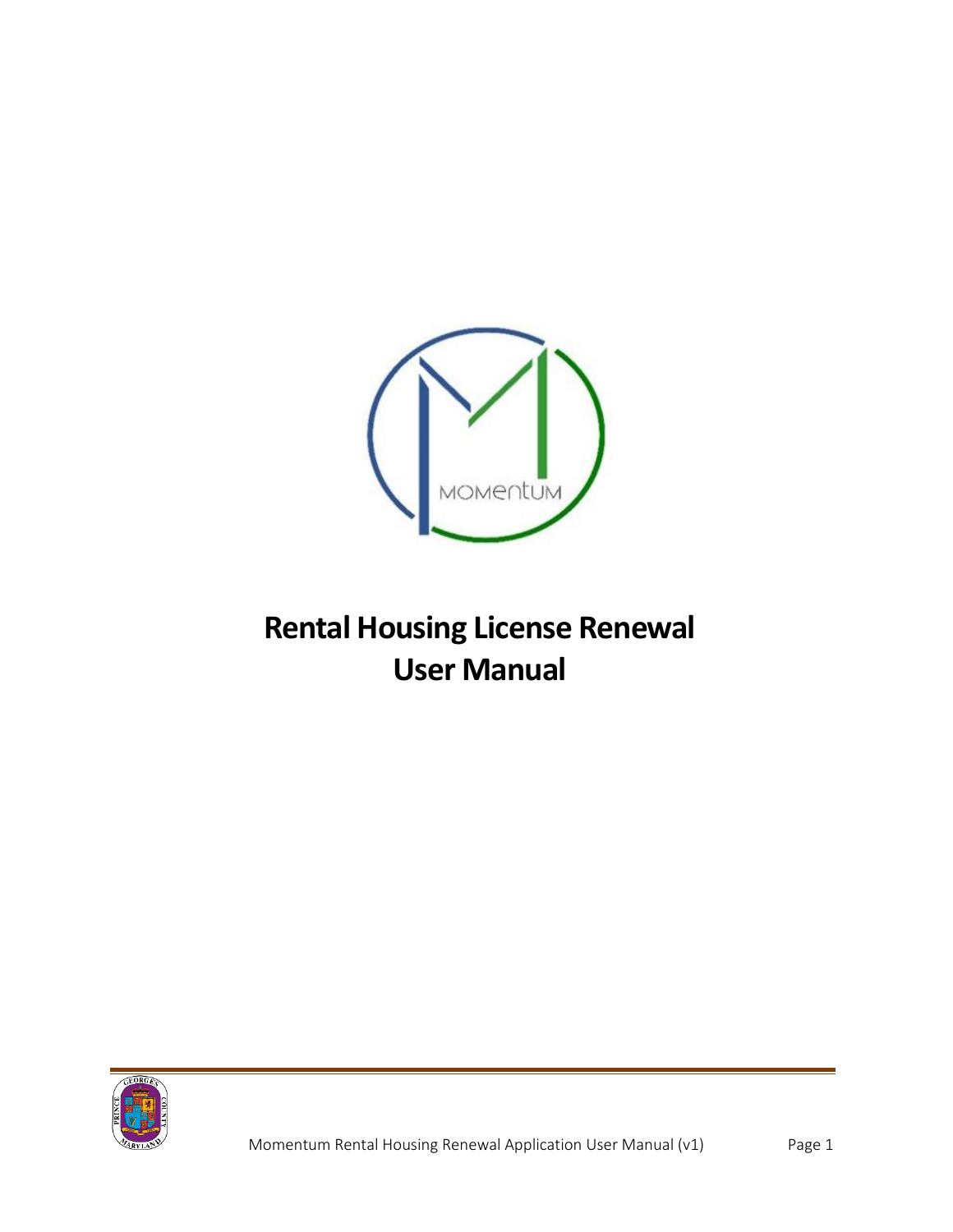

## **Rental Housing License Renewal**

Momentum's Rental Housing Licensing module is specifically designed for ease in processing new and renewing rental housing licenses online. As a new user of Momentum, please find the following user guide to help in navigating the Rental Housing Licensing Application process.

**After your license has been issued, you will be notified via email before the license expiration date to complete your renewal application.**

License # RNW0008-2022-SFR

Your renewal is due by **Day/MM/Year**

"The renewal period has been opened and a renewal application has been generated for your lIcense # HOU-0514-2020-SFR which can be used to renew your license. Your renewal is due by11/28/2022.

Please visit<https://momentumhome.princegeorgescountymd.gov/> to review / update your renewal application and upload required renewal documents.

**Step 1:** Click on the link in the email or visit the website

<https://momentumhome.princegeorgescountymd.gov/>

**Step 2:** Login and click on My Dashboard

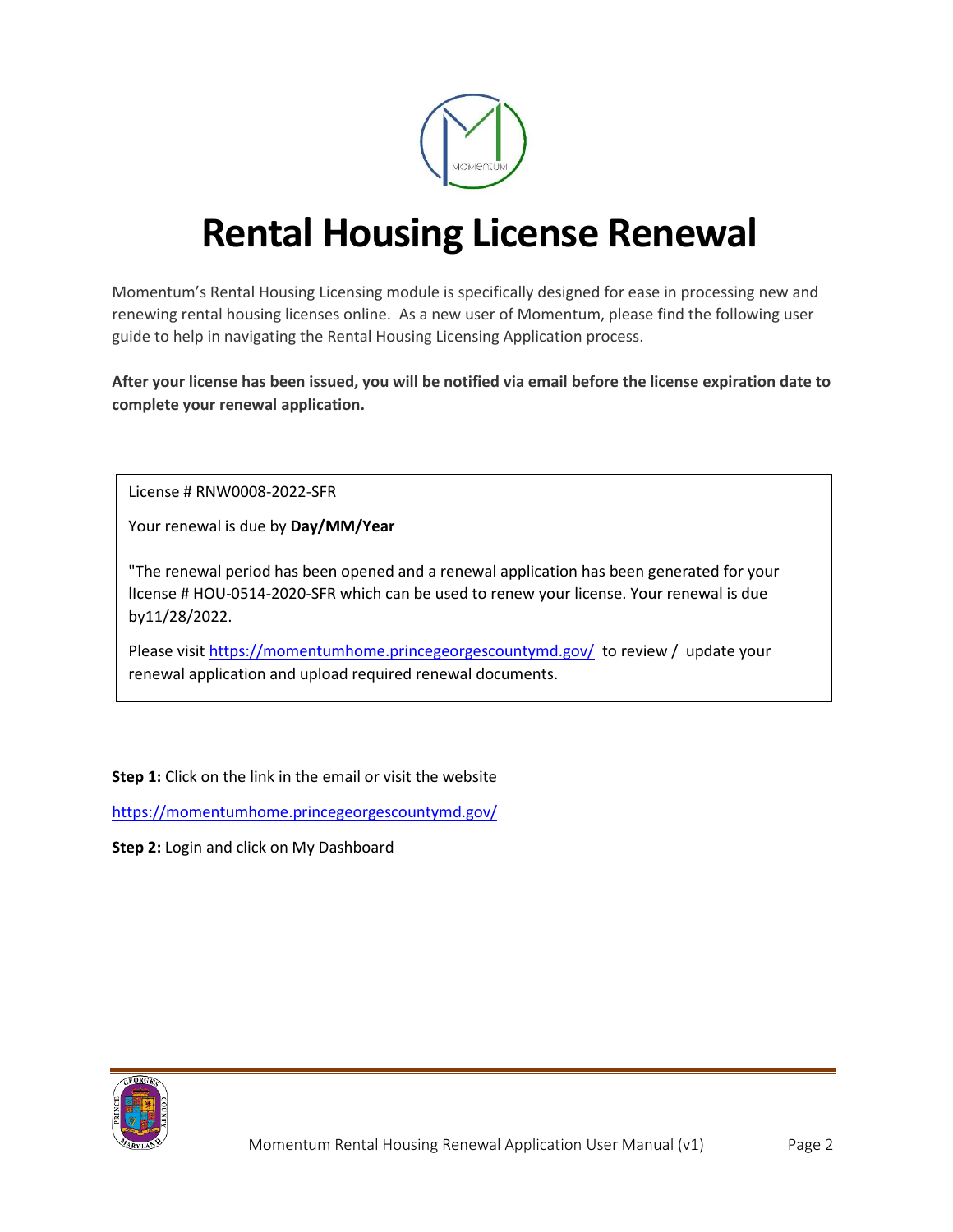**Step 3:** Locate the renewal application record# RNW-xxxx-xx that has been generated on your dashboard and click on View Details button or on the application# hyperlink.

| <b>View Details</b>                                                                                                                                                                        | <b>Details</b>                   | <b>Status</b>                                                                                                                                                                                                       | <b>Fees</b> |
|--------------------------------------------------------------------------------------------------------------------------------------------------------------------------------------------|----------------------------------|---------------------------------------------------------------------------------------------------------------------------------------------------------------------------------------------------------------------|-------------|
| <b>Rental Property License</b><br>Please complete your renewal using this renewal application<br>generated for License #:- HOU-0514-2020-SFR<br>009103 LORIENT CT<br>FORT WASHINGTON 20744 | Sub-type<br>Single Family Rental | <b>Current Milestone</b><br><b>Issued</b><br>1 Pending Task<br>Renewal Open<br><b>Added Date</b><br><b>Issued Date</b><br>11/29/2018<br>02/08/2022<br><b>Last Renewal Date</b><br><b>License Date</b><br>10/24/2018 | No Fees     |
| <b>F</b> RNW0008-2022-SFR                                                                                                                                                                  | Show Included Records 2          | <b>Application Expires</b>                                                                                                                                                                                          |             |

**Step 4:** Follow the instructions and complete the renewal process.

**Note:** Please follow the instructions before you make the payment and upload files. You must review the information on your application form, make any changes as needed, and sign.

| Renewal Application must be reviewed and signed. Click HERE to review your renewal application. |                           |
|-------------------------------------------------------------------------------------------------|---------------------------|
|                                                                                                 |                           |
| <b>APPLICATION FORM: Single Family Rental License</b>                                           | $\checkmark$              |
|                                                                                                 |                           |
| Attachments $(i)$                                                                               | $\mathbf{a}$ $\mathbf{v}$ |
| Add any files here.                                                                             | Add                       |
|                                                                                                 |                           |

**Note:** Do not add files until the task is assigned to you in your dashboard.

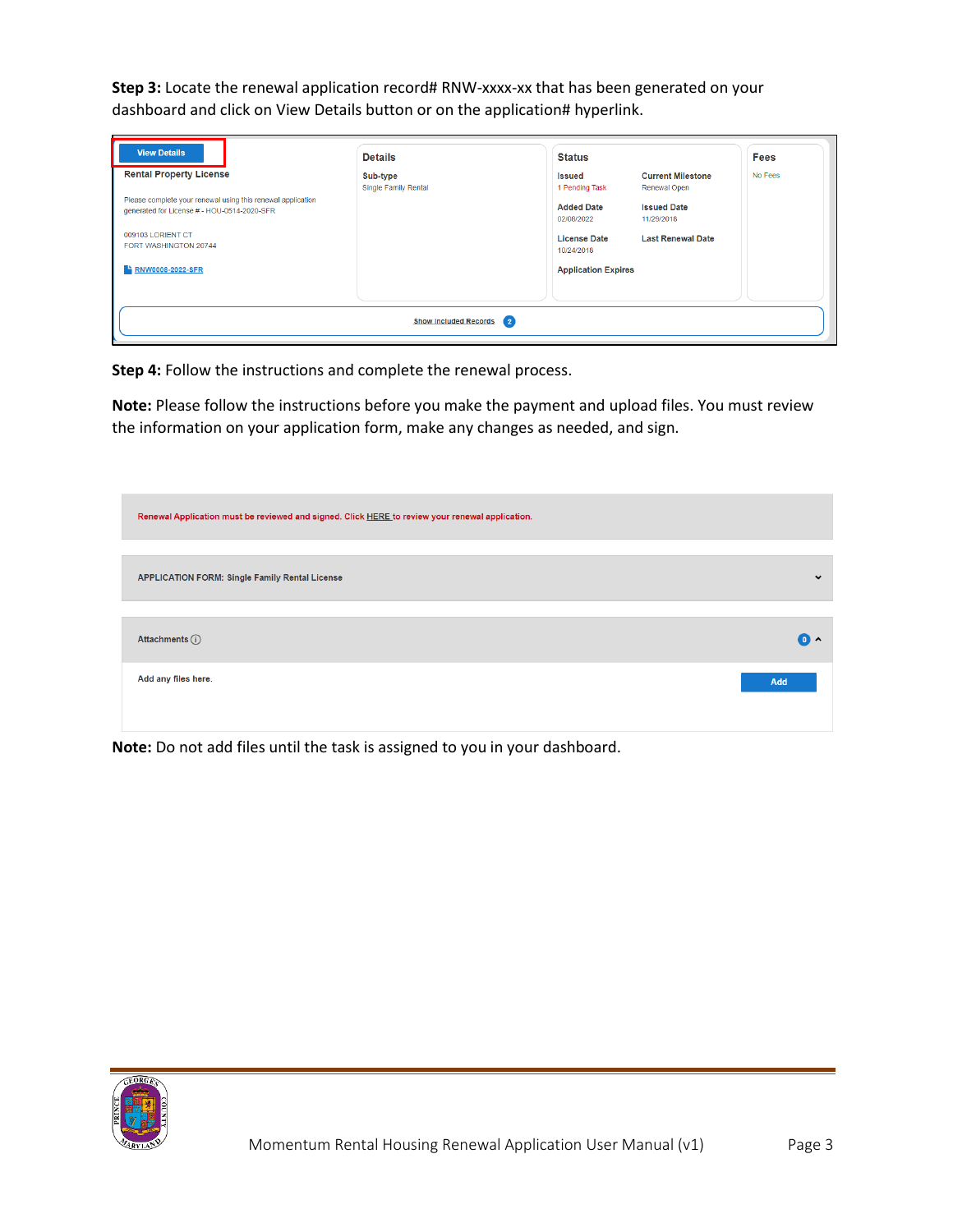## **Step 5:** Type the name of the person who completed the application and save.

| I HEREBY CERTIFY, UNDER THE PENALTY OF PERJURY, THE ABOVE INFORMATION TO BE TRUE AND<br>CORRECT TO THE BEST OF MY KNOWLEDGE, INFORMATION AND BELIEF. |  |
|------------------------------------------------------------------------------------------------------------------------------------------------------|--|
| Type the Name of the Person Completing the Application *                                                                                             |  |
|                                                                                                                                                      |  |
| <b>Cancel</b><br><b>Save</b>                                                                                                                         |  |
|                                                                                                                                                      |  |

**Step 6:** Go to your dashboard and click on the application # link to view any outstanding tasks.

**Step 7:** Pay renewal Fees by clicking PAY BALANCE. Follow the instructions to process your payment.

**Note:** The application will not be reviewed until all outstanding fees are paid. Fees are NON-REFUNDABLE. You have 5 days from the application submittal date to pay before the application is abandoned.

| <b>Rental Property License</b> |                                                  |                                                  |
|--------------------------------|--------------------------------------------------|--------------------------------------------------|
| RNW0008-2022-SFR               | <b>MY FEES</b>                                   |                                                  |
|                                | Total (paid and unpaid)<br><b>Unpaid Balance</b> | \$126.50 PAYMENT HISTORY<br>\$126.50 PAY BALANCE |

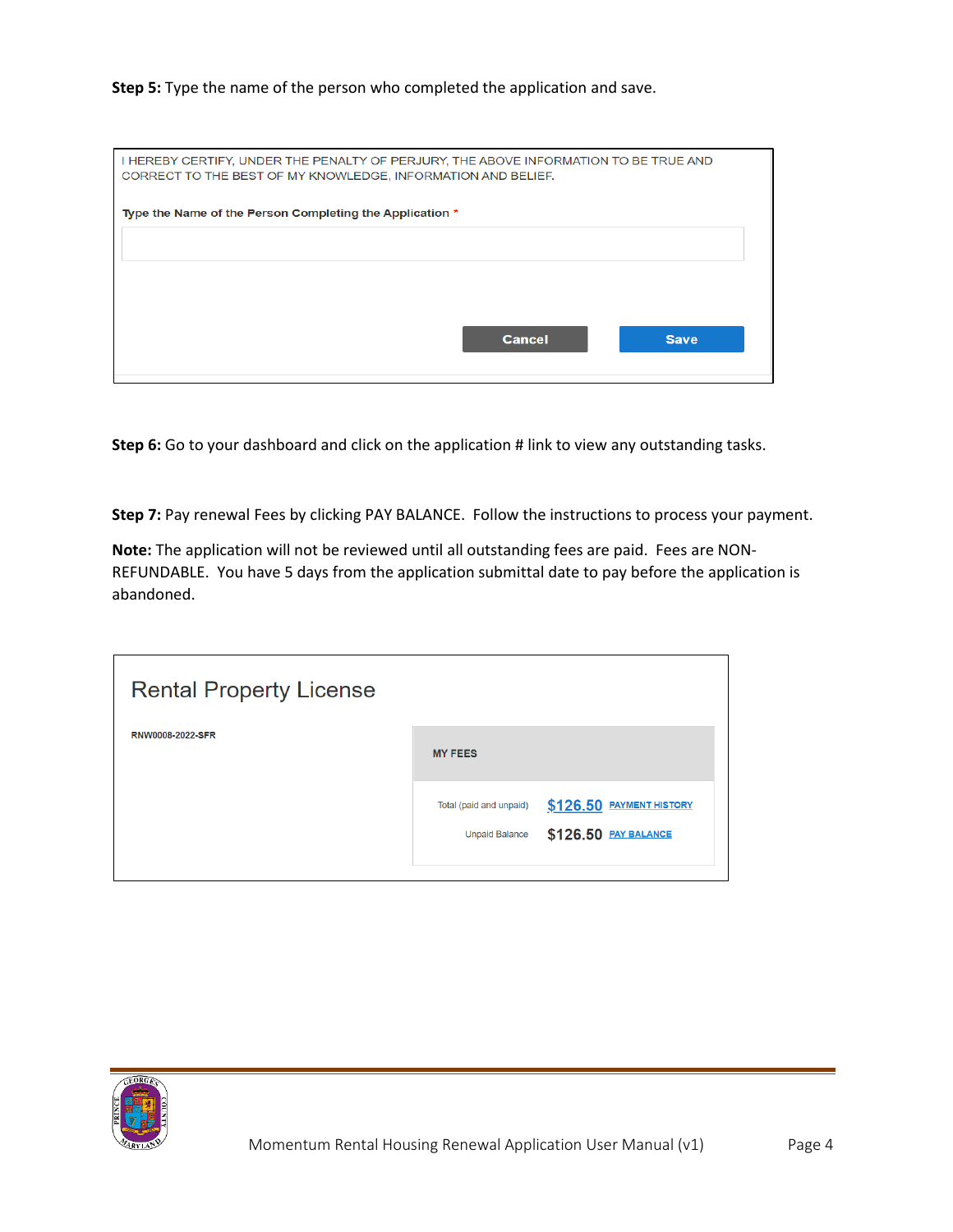**Step 8:** You will be redirected to the payment portal to pay the fees.



Make sure you include your email address to receive your receipt.

**Step 9:** Return to Momentum and click on My Dashboard to Upload Required Documents. Click the View Details button or the license# number.

**Note:** The number of pending tasks counts the number of documents that are required for the application.

| <b>View Details</b>            |                                         |                                                                                                                                            |             |
|--------------------------------|-----------------------------------------|--------------------------------------------------------------------------------------------------------------------------------------------|-------------|
|                                | <b>Details</b>                          | <b>Status</b>                                                                                                                              | <b>Fees</b> |
| <b>Rental Property License</b> | Sub-type<br><b>Single Family Rental</b> | <b>Current Milestone</b><br>Issued<br>2 Pending Tasks<br><b>Upload Regd Docs for</b><br>Renewal<br><b>Added Date</b><br><b>Issued Date</b> | No Fees     |
| <b>E RNW0008-2022-SFR</b>      |                                         | 02/08/2022<br>11/29/2018<br><b>License Date</b><br><b>Last Renewal Date</b><br>10/24/2018                                                  |             |
|                                |                                         | <b>Application</b><br><b>Expires</b>                                                                                                       |             |

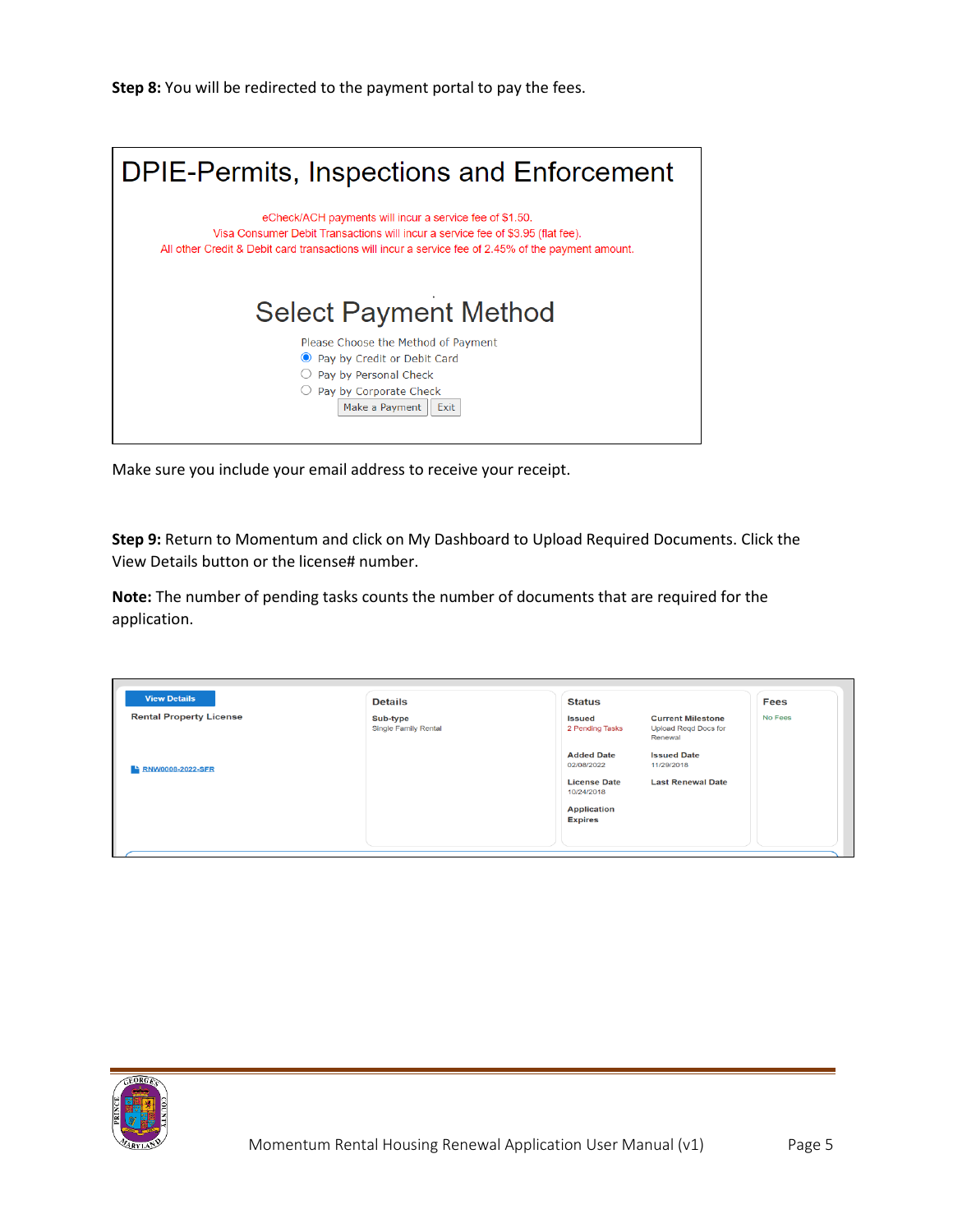Step 10: Review each document description.

To attach the required documents, click on the View Attachments button, then the Add button for each document to be uploaded. Follow the screens to Browse for the file and then click Save & Upload

| <b>Needs Action</b>              | All                                                                                                                                                                                                                                                                                                                   |                                                           |                                                                                                                                                                             |          |                         |
|----------------------------------|-----------------------------------------------------------------------------------------------------------------------------------------------------------------------------------------------------------------------------------------------------------------------------------------------------------------------|-----------------------------------------------------------|-----------------------------------------------------------------------------------------------------------------------------------------------------------------------------|----------|-------------------------|
| <b>Additional Required Items</b> |                                                                                                                                                                                                                                                                                                                       |                                                           |                                                                                                                                                                             |          | 2 ^                     |
| <b>Description</b>               |                                                                                                                                                                                                                                                                                                                       |                                                           |                                                                                                                                                                             |          |                         |
|                                  | A Letter from the property owner authorizing the management company or representative to act on behalf of owner is required, along with copy of owner's<br>driver's license to validate. The property management agreement can replace the letter from property owner.                                                |                                                           |                                                                                                                                                                             |          | <b>View Attachments</b> |
|                                  | A letter from the condominium association, cooperative housing corporation or homeowner's association showing the unit has clean hands (does not have<br>any liens for non-payment of fees condo fees and/or the unit does not have any violations of bylaws is required. This letter must be on official letterhead. |                                                           |                                                                                                                                                                             |          | <b>View Attachments</b> |
| Attachments (i)                  |                                                                                                                                                                                                                                                                                                                       |                                                           |                                                                                                                                                                             |          | $\bullet$               |
| Attach all required files here.  |                                                                                                                                                                                                                                                                                                                       |                                                           |                                                                                                                                                                             |          |                         |
| <sup>9</sup> Pending             | Please upload the letter from construction lender/bank with credit history.                                                                                                                                                                                                                                           |                                                           |                                                                                                                                                                             |          | Add                     |
| <sup>9</sup> Pending             | Please upload the letter from construction supplier with credit history.                                                                                                                                                                                                                                              |                                                           |                                                                                                                                                                             |          | Add                     |
| <b>O</b> Pending                 | Please upload a copy of signed financial statement (no more than a year old).                                                                                                                                                                                                                                         |                                                           |                                                                                                                                                                             |          | Add                     |
| <sup>O</sup> Pending             | Please upload a current original certification of insurance.                                                                                                                                                                                                                                                          |                                                           |                                                                                                                                                                             |          | Add                     |
|                                  |                                                                                                                                                                                                                                                                                                                       | Upload Attachments<br>Upload all attachments here.<br>pdf | Drag file here or <b>Browse</b> to select file.<br>Cannot exceed 10MB and must be a .pdf, .jpg. .doc, .bt, or .png file.<br>Housing policy doc.pdf<br>Title (optional) (ii) | o        |                         |
| <b>Upload Attachments</b>        | ×                                                                                                                                                                                                                                                                                                                     |                                                           | Description (optional) (ii)                                                                                                                                                 |          |                         |
| Upload all attachments here.     |                                                                                                                                                                                                                                                                                                                       |                                                           |                                                                                                                                                                             |          |                         |
|                                  | Drag file here or <b>Browse</b> to select file.                                                                                                                                                                                                                                                                       |                                                           | 300 characters left                                                                                                                                                         |          |                         |
|                                  | Cannot exceed 10MB and must be a .pdf, .jpg, .doc, .txt, or .png file.<br>---------------------------                                                                                                                                                                                                                 |                                                           | Document Type (ii)                                                                                                                                                          |          |                         |
|                                  | <b>Back</b><br><b>Save &amp; Upload</b>                                                                                                                                                                                                                                                                               |                                                           | GOODSTANDING<br><b>Back</b><br><b>Save &amp; Upload</b>                                                                                                                     | $\omega$ |                         |

**Note: There is a short time lag for each attachment to upload into the system.**

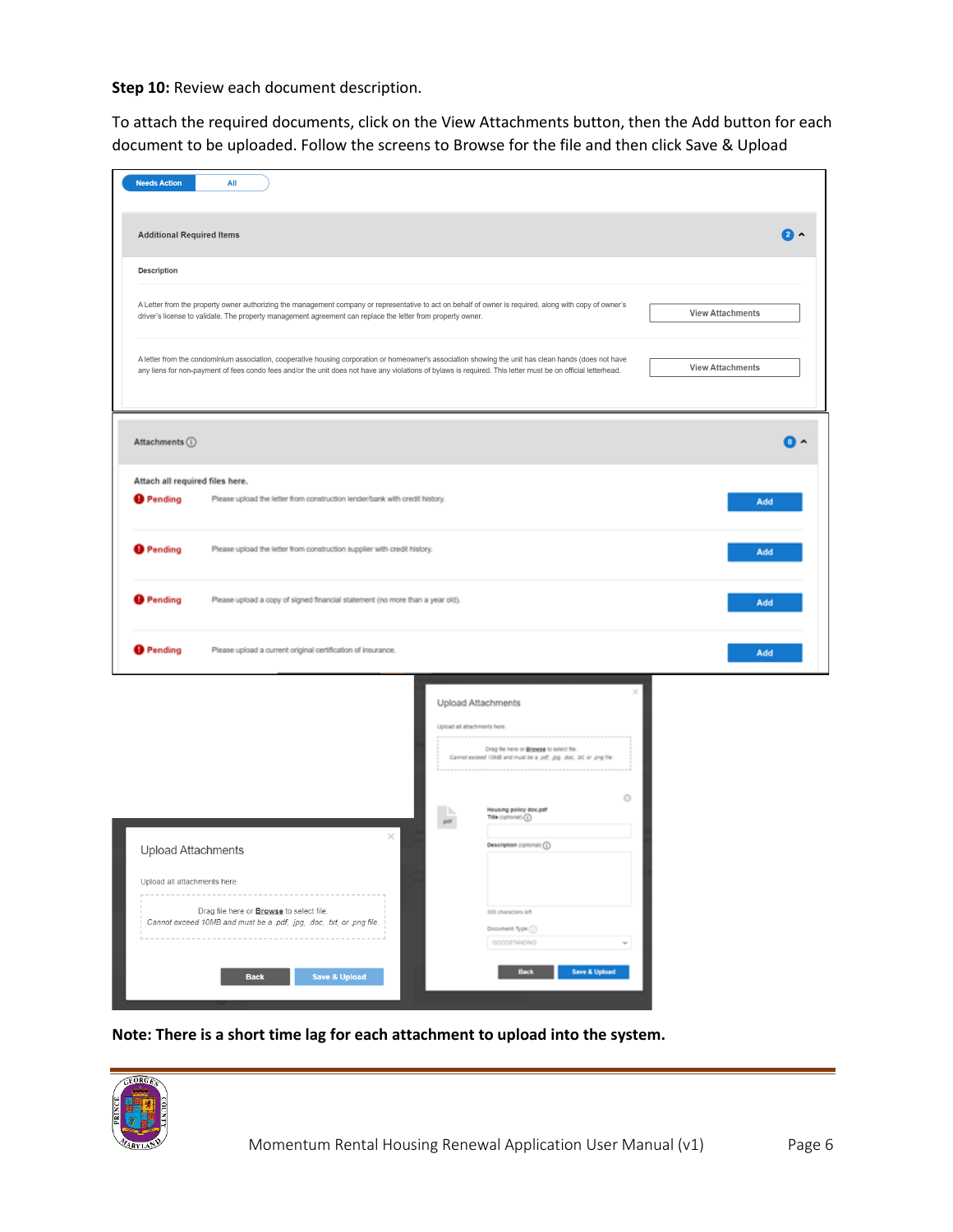**Step 11:** Each successfully uploaded attachment will come back as Complete. Once all documents have been uploaded, you can return to My Dashboard to confirm status.

| Attachments (i)                                                                     | <b>Download All Attachments</b>                                                                                                                                                                                                                                                                                      | Ω   |
|-------------------------------------------------------------------------------------|----------------------------------------------------------------------------------------------------------------------------------------------------------------------------------------------------------------------------------------------------------------------------------------------------------------------|-----|
| Attach all required files here.<br>Complete                                         | A letter nom the condominium association, cooperative housing corporation or homeowner's association showing the unit has clean hands (does not have<br>any liens for non-payment of fees condo fees and/or the unit does not have any violations of bylaws is required. This letter must be on official letterhead. | Add |
| Housing policy doc.pdf<br>02/10/2022 10:04 AM<br>Housing policy doc.pdf<br>Download |                                                                                                                                                                                                                                                                                                                      |     |
| <b>O</b> Pending                                                                    | A Letter from the property owner authorizing the management company or representative to act on behalf of owner is required, along with copy of owner's<br>driver's license to validate. The property management agreement can replace the letter from property owner.                                               | Add |
| Add any other files here.                                                           |                                                                                                                                                                                                                                                                                                                      | Add |

**Step 12:** Current Milestone is now in Calculate Temp Rnwl Date, where you will receive a Temporary license# soon.

The DPIE Staff will review your application and you will be contacted if anything is missing or in error. After the review is fully approved, you will receive an email confirmation that your license is ready to download from your Dashboard.

| Filter $\vee$ 1<br><b>Clear All</b>                                                                                                                                       |                                  |                                   | View                                                 | All         |
|---------------------------------------------------------------------------------------------------------------------------------------------------------------------------|----------------------------------|-----------------------------------|------------------------------------------------------|-------------|
| <b>Added Date</b><br>$\checkmark$<br>Sort by                                                                                                                              | Prev 1<br>$\mathsf{K}$           | Next >                            |                                                      |             |
| <b>View Details</b>                                                                                                                                                       | <b>Details</b>                   | <b>Status</b>                     |                                                      | <b>Fees</b> |
| <b>Rental Property License</b>                                                                                                                                            | Sub-type<br>Single Family Rental | <b>Issued</b>                     | <b>Current Milestone</b><br>Calculate Temp Rnwl Date | No Fees     |
| Renewal of license # HOU-0007-2022-SFR. Your temporary license is<br>currently being generated. Your temporary license will be emailed<br>when this process is completed. |                                  | <b>Added Date</b><br>02/10/2022   | <b>Issued Date</b><br>02/08/2022                     |             |
| 001379 POTOMAC HEIGHTS DR<br>FORT WASHINGTON 20744                                                                                                                        |                                  | <b>License Date</b><br>02/08/2022 | <b>Last Renewal Date</b>                             |             |
| RNW0009-2024-SFR                                                                                                                                                          |                                  | <b>Application Expires</b>        |                                                      |             |